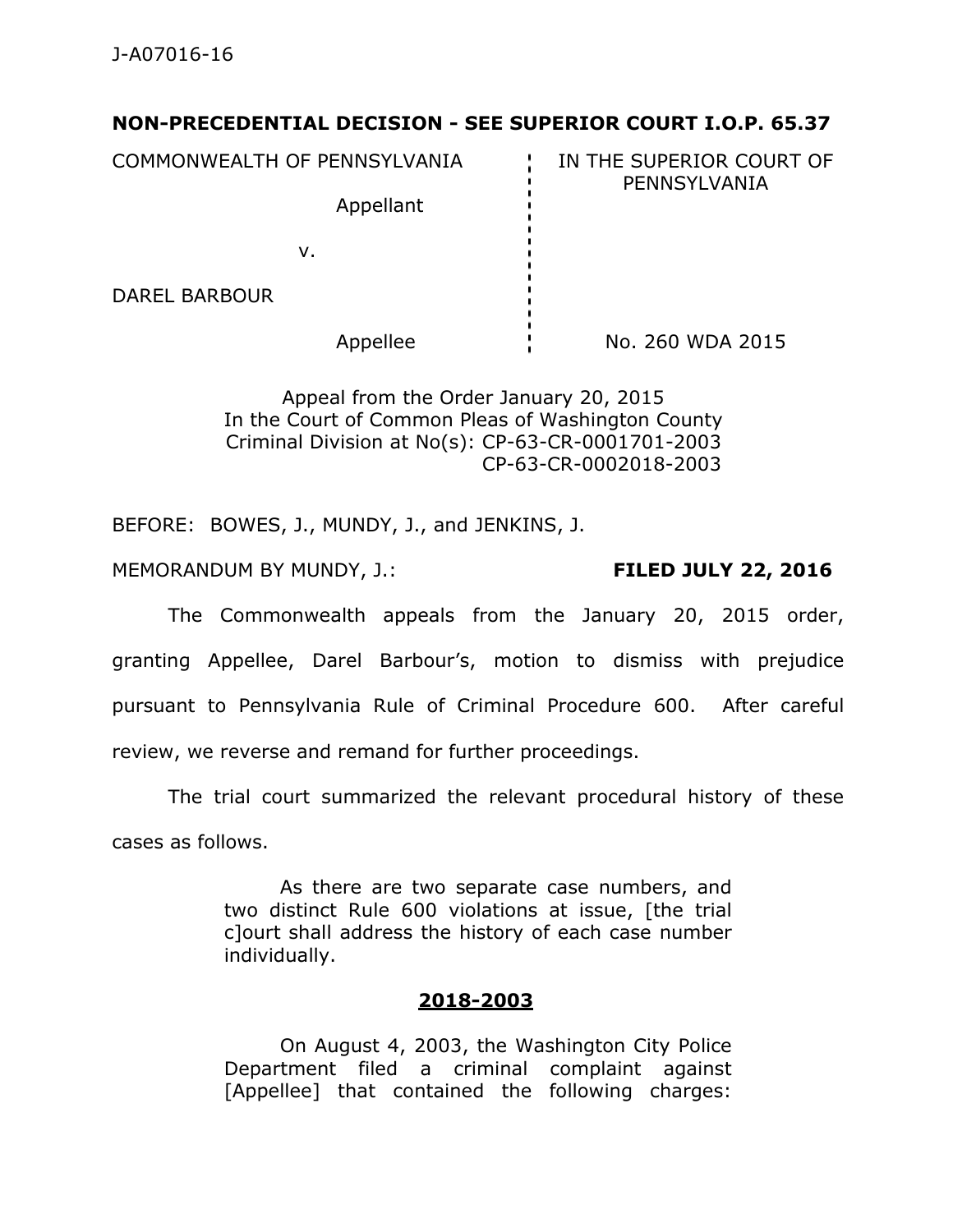Accidents Involving Damage of an Attended Vehicle, 75 Pa.C.S.A. § 3743([a]), Possession of Marijuana, 35 [P.S. § 780-113(a)(30)], Driving without a License, 75 Pa.C.S.A. § 1501, and Operating a Vehicle Without Required Financial Responsibility, 75 Pa.C.S.A. § 1786. On August 28, 2003, a warrant was issued for [Appellee]'s arrest, although he had been incarcerated on August 27, 2003 at case number 1701-2013. On September 4, 2003[, Appellee] was arraigned on the charges and his bail was set at the monetary amount of \$10,000. On the same date, a preliminary hearing was scheduled for September 12, 2003 before the magisterial district judge. On September 12, 2003, [Appellee] requested to continue the preliminary hearing, and it was ultimately rescheduled for October 20, 2003. On that date, [Appellee] waived the preliminary hearing and accordingly the charges were bound over to the [trial court]. During that proceeding, the magisterial district judge also modified [Appellee]'s bail to an unsecured amount of \$10,000.

The next action at this case number occurred on September [14], 2004, wherein a bench warrant was issued for [Appellee]'s failure to appear. Then, on September 17, 2004, Senior Judge Bell issued another order vacating that warrant due to the "confusion regarding notice to counsel for [Appellee]." Order dated September 17, 2004. This order also stated "[t]he [Appellee] and counsel are expected to be prepared for a call of the list for the October 2004 trial term." On October 18, 2004, a bench warrant was issued for [Appellee] for "his failure to appear before the [trial c]ourt." On November 15, 2004, another bench warrant was issued for [Appellee] upon his failure to appear for trial.

## **1701-2003**

On August 20, 2003, the East Washington Police Department filed a criminal complaint against [Appellee], which contained the following charges: Aggravated Assault with a Weapon, 18 Pa.C.S.A.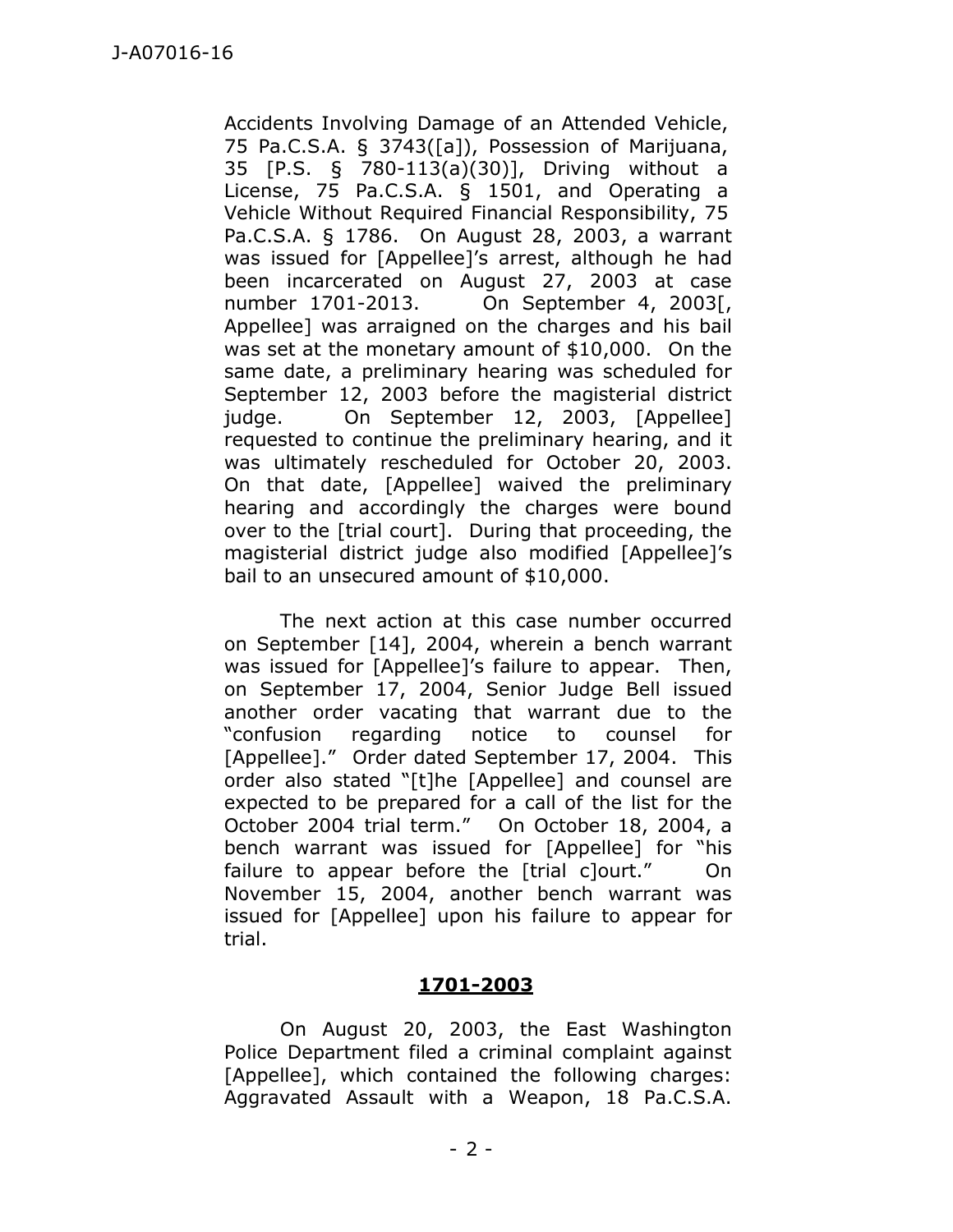§ 2702(a)(4), Recklessly Endangering Another Person, 18 Pa.C.S.A. § 2705, two counts of Robbery, 18 Pa.C.S.A. § 3701(a)(1)(ii), two counts of Theft by Unlawful Taking, 18 Pa.C.S.A. § 3921(a), and Criminal Conspiracy, 18 Pa.C.S.A. § 903(a)(1). On the same date, a warrant was issued for [Appellee]'s arrest by the magisterial district judge. Thereafter, on August 27, 2003, [Appellee] was arraigned and then placed in the Washington County Correctional Facility. On September 2, 2003, Attorney Gary Graminski was appointed as conflict counsel to represent [Appellee].

On September 4, 2003, a preliminary hearing was scheduled, and following a hearing, all of the aforementioned charges were held for court. The record indicated that on November 20, 2003, the Honorable Senior Judge John F. Bell scheduled a bond reduction hearing for [Appellee] at this case number, but apparently the hearing was never held and no action was ever taken. Thereafter, on March 5, 2004, a Rule 600 nominal bail hearing took place before Senior Judge Bell. After a hearing, Senior Judge Bell issued the following order:

> AND NOW, this 5 day of March, 2004, upon [Appellee]'s Motion to place [Appellee] on nominal bond under the Pennsylvania Rules of Criminal Procedure 600; i.e. [Appellee] has been incarcerated since August 20, 2003, and there have been no time periods excluded for continuances or unavailability, therefore, under the Rule [Appellee] is entitled to be released from the Washington County Correctional Facility upon nominal bond.

Order [docketed] March 8, 2004. Accordingly, [Appellee] was released upon nominal bond from incarceration.

According to the official docket, the next action taken at this case number was a bench warrant issued for [Appellee] on September 14, 2004. Then, on September 17, 2004, Senior Judge Bell issued an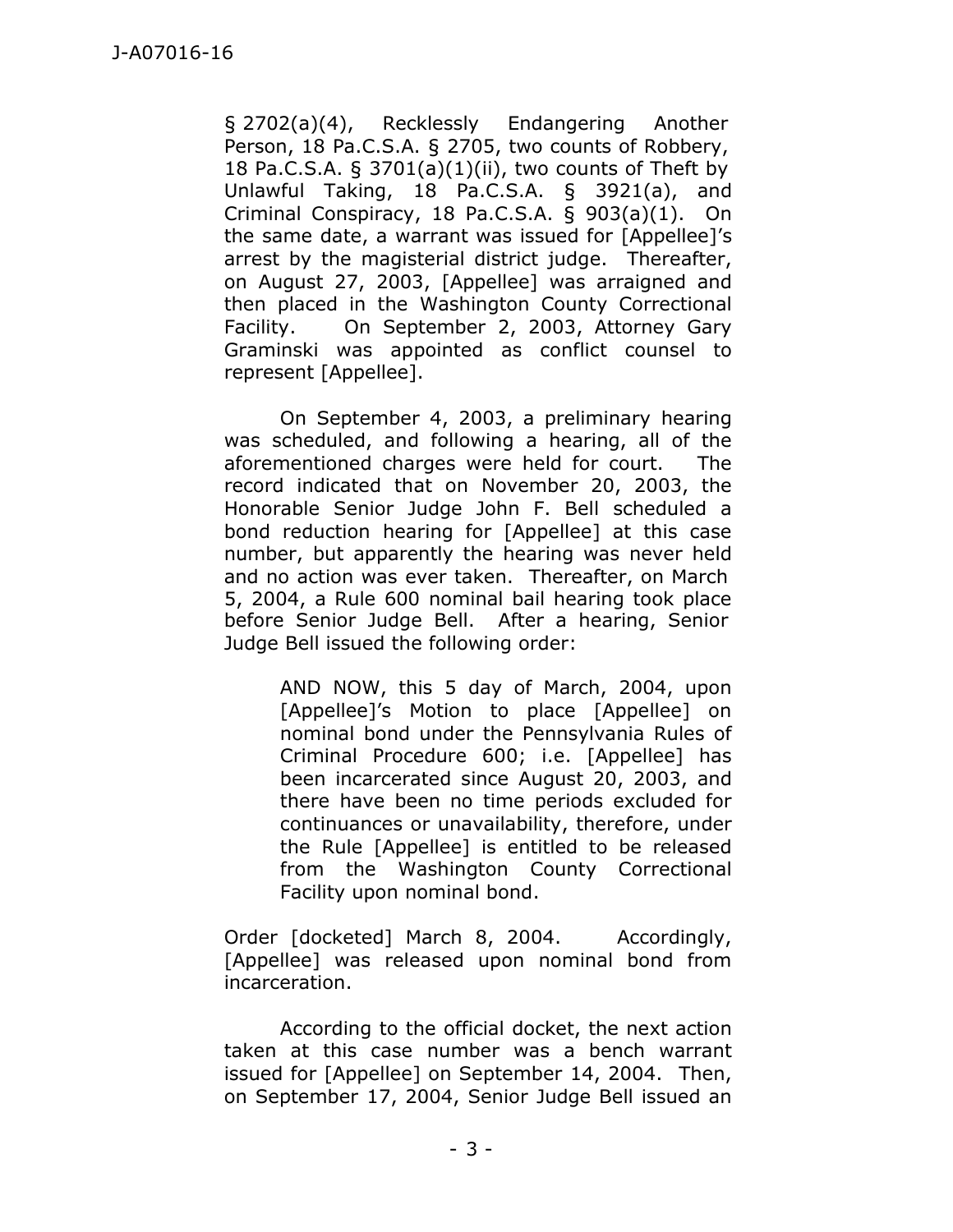order vacating that warrant due to the "confusion regarding notice to counsel for [Appellee]." Order dated September 17, 2004. This order also stated "[t]he [Appellee] and counsel are expected to be prepared for a call of the list for the October 2004 trial term." *Id.* On October 18, 2004, Senior Judge Thomas D. Gladden issued a bench warrant for [Appellee] upon his failure to appear for court. On November 15, 2004, another bench warrant was issued for [Appellee] because he failed to appear for trial.

## **Procedural History after September 9, 2014**

On September 8, 2014, [Appellee] was arrested on the outstanding warrants described above. On September 9, 2014, [Appellee] appeared before th[e trial c]ourt for a bench warrant hearing and the [trial c]ourt lifted the warrant, set [Appellee]'s bail at the monetary amount of \$10,000, with 10% acceptable at each case number, and scheduled the cases for a plea hearing on September 29, 2014. On September 29, 2014, [Appellee] requested a jury trial for both cases, and he was then scheduled by th[e trial c]ourt to begin trial on October 20, 2014. Subsequently, on October 3, 2014, [Appellee]'s counsel filed a Motion to Dismiss Pursuant to [Rule] 600 for both case numbers, and the [trial c]ourt scheduled a hearing for this matter on December 29, 2014 at 9:30 a.m.

ADA [Josh] Carroll was the only witness who testified at the hearing. Assistant District Attorney Ride and Defense Attorney Camson presented oral argument on the matter. Following the hearing, the [t]rial [c]ourt issued a briefing schedule. On January 20, 2015, in consideration of the Motion to Dismiss Pursuant to Rule 600 filed by [Appellee], and after a review of the briefs submitted by the parties, testimony presented at the hearing on December 29, 2014, pertinent case law, and the official record, the

…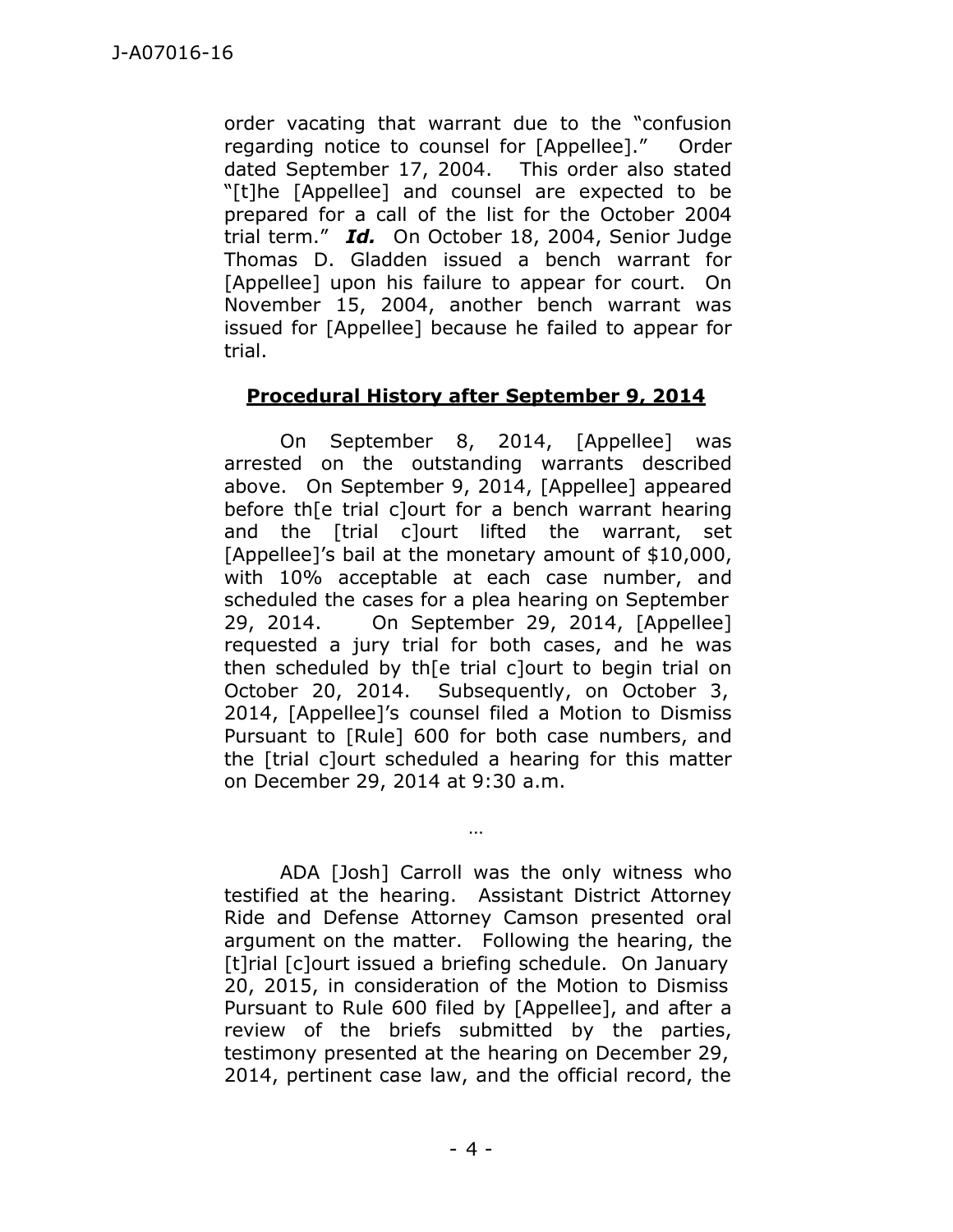[t]rial [c]ourt dismissed all charges filed at the above-captioned case numbers with prejudice.

Trial Court Opinion, 4/2/15, at 1-4, 7-8 (footnotes omitted). On February 9,

2015, the Commonwealth filed a timely notice of appeal.<sup>1</sup>

On appeal, the Commonwealth raises the following issue for our review.

> I. Did the [t]rial [c]ourt err in dismissing the charges at both case numbers for a violation of Rule 600 of the Pennsylvania Rules of Criminal Procedure?

Commonwealth's Brief at 7.

We begin by noting our well-settled standard of review regarding Rule

600. "When reviewing a trial court's decision in a Rule 600 case, an

appellate court will reverse only if the trial court abused its discretion."

*Commonwealth v. Bradford*, 46 A.3d 693, 700 (Pa. 2012).

An abuse of discretion is not merely an error of judgment, but if in reaching a conclusion the law is overridden or misapplied or the judgment exercised is manifestly unreasonable, or the result of partiality, prejudice, bias, or ill will, as shown by the evidence or the record, discretion is abused.

The proper scope of review … is limited to the evidence on the record of the Rule 600 evidentiary hearing, and the findings of the trial court. An appellate court must view the facts in the light most favorable to the prevailing party.

 $1$  The Commonwealth and the trial court have complied with Pennsylvania Rule of Appellate Procedure 1925.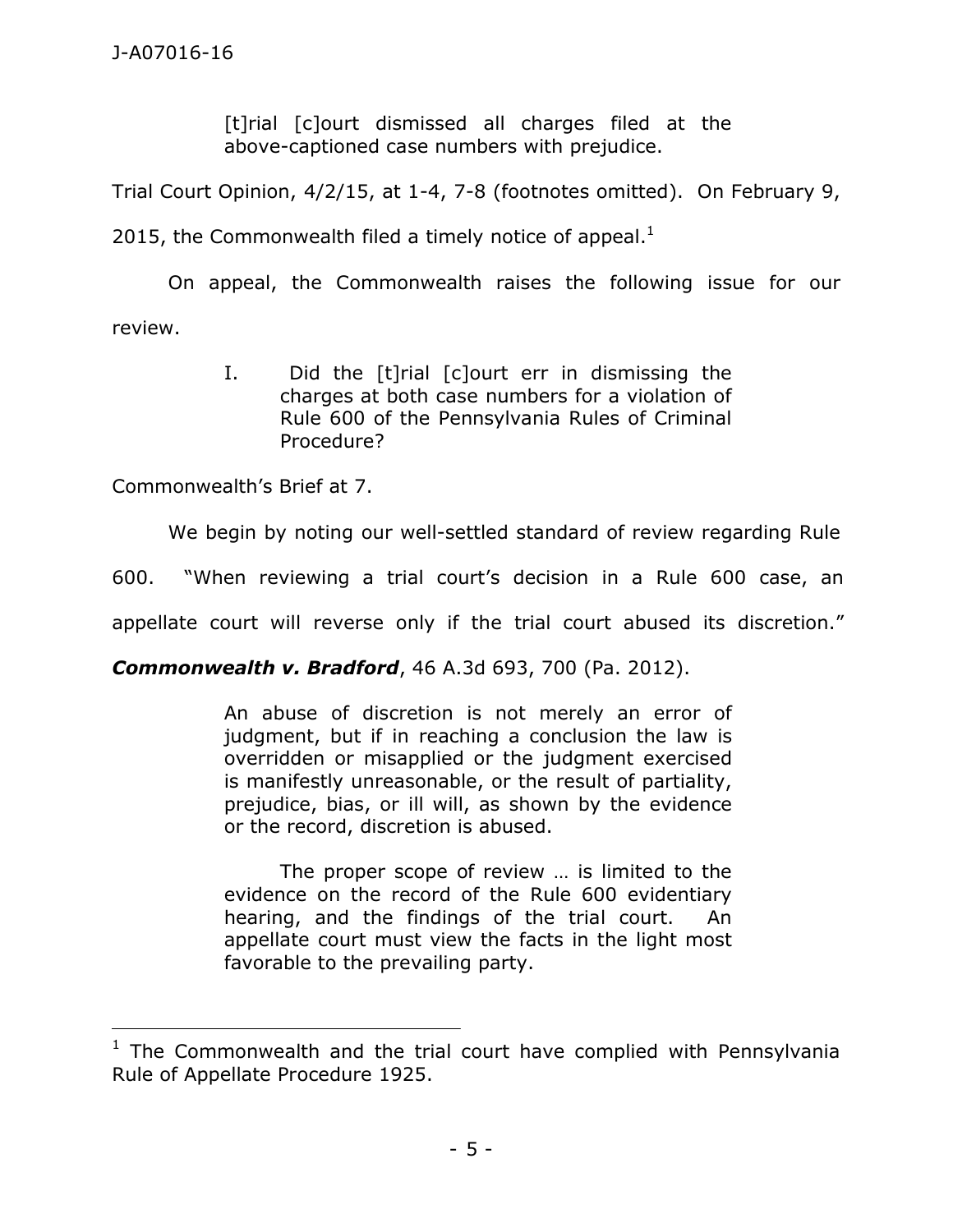So long as there has been no misconduct on the part of the Commonwealth in an effort to evade the fundamental speedy trial rights of an accused, Rule 600 must be construed in a manner consistent with society's right to punish and deter crime. In considering these matters …, courts must carefully factor into the ultimate equation not only the prerogatives of the individual accused, but the collective right of the community to vigorous law enforcement as well.

…

*Commonwealth v. Peterson*, 19 A.3d 1131, 1134 (Pa. Super. 2011) (*en*

*banc*) (citations omitted), *affirmed*, 44 A.3d 655 (Pa. 2012).

We elect to address only the Commonwealth's waiver argument, as it disposes of the entire appeal. The Commonwealth avers that Appellee waived his Rule 600 rights by failing to appear when his case was called for trial on October 18, 2004. Commonwealth's Brief at 21. Appellee acknowledges that he did not appear on this date. $^2$  Appellee's Brief at 9, 12.

In *Commonwealth v. Steltz*, 560 A.2d 1390, 1391 (Pa. 1989), the defendant was scheduled for trial on February 9, 1987 and appeared for his case to be called. *Id.* at 1390. However, when *voir dire* was scheduled to begin that afternoon, Steltz "was not present and could not be located by his attorney." *Id.* at 1391. Steltz was apprehended 11 days later and his trial

 $2$  Moreover, the certified record reveals that Appellee was served with the trial court's September 17, 2014 orders placing his case on the October 2004 trial list. Trial Court Order, 9/17/14, at 1.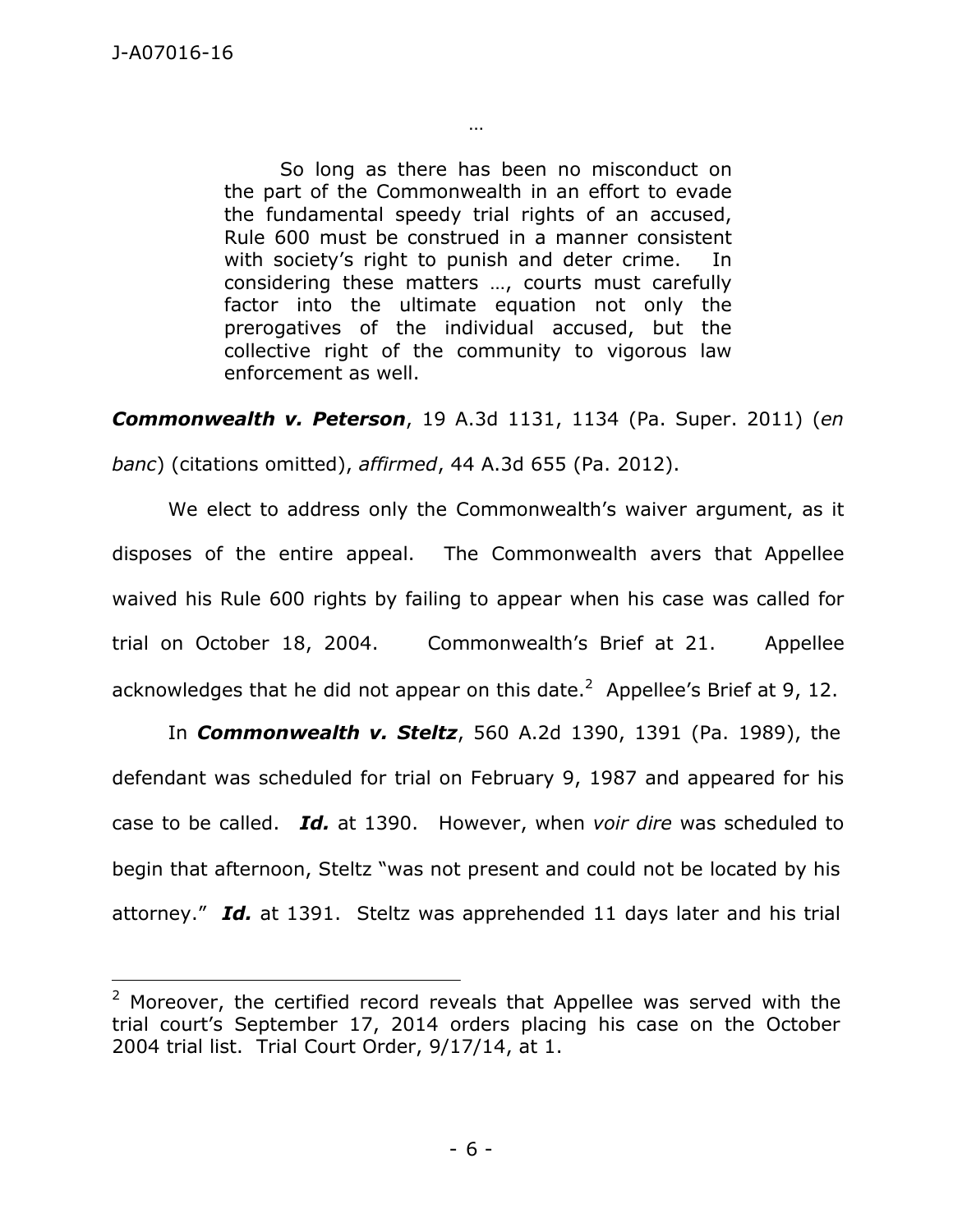was re-scheduled for May 4, 1987, whereas the Commonwealth's Rule 600 time period lapsed on February 28, 1987. <sup>3</sup> *Id.* at 1390-1391. On May 4, 1987, right before trial, Steltz filed a motion to dismiss under Rule 600. The trial court granted the motion and this Court affirmed. *Id.* at 1391.

Our Supreme Court reversed, rejecting the trial court's theory that the defendant's 11-day absence should not be counted for Rule 600 purposes. Instead, our Supreme Court adopted a broader rule of waiver, outside of the calculation of the Rule 600 period. Our Supreme Court succinctly held that "[o]ne's voluntary absence from a day set for trial within Rule [600] is a waiver of that rule." Id. Because Steltz voluntarily absented himself from his own trial date, "trial thereafter is, at the reasonable convenience of the court and the prosecuting authorities." *Id.* Our Supreme Court emphasized that Rule 600 is a procedural rule and was not designed to encourage gamesmanship.

> It is a benefit to one charged that a trial date will be known as closely as possible on our crowded dockets. A trial date for one person is a delay for another. When they voluntarily absent themselves, for whatever reason, they go to the end of the line and must wait their turn after the convenience of the others their absence delayed. We cannot, with limited facilities, let one set the rules according to their whim, convenience or wrong.

*Id.* Therefore, our Supreme Court remanded Steltz's case for trial. *Id.*

 $3$  We note at the time, Rule 600 was numbered as Rule 1100.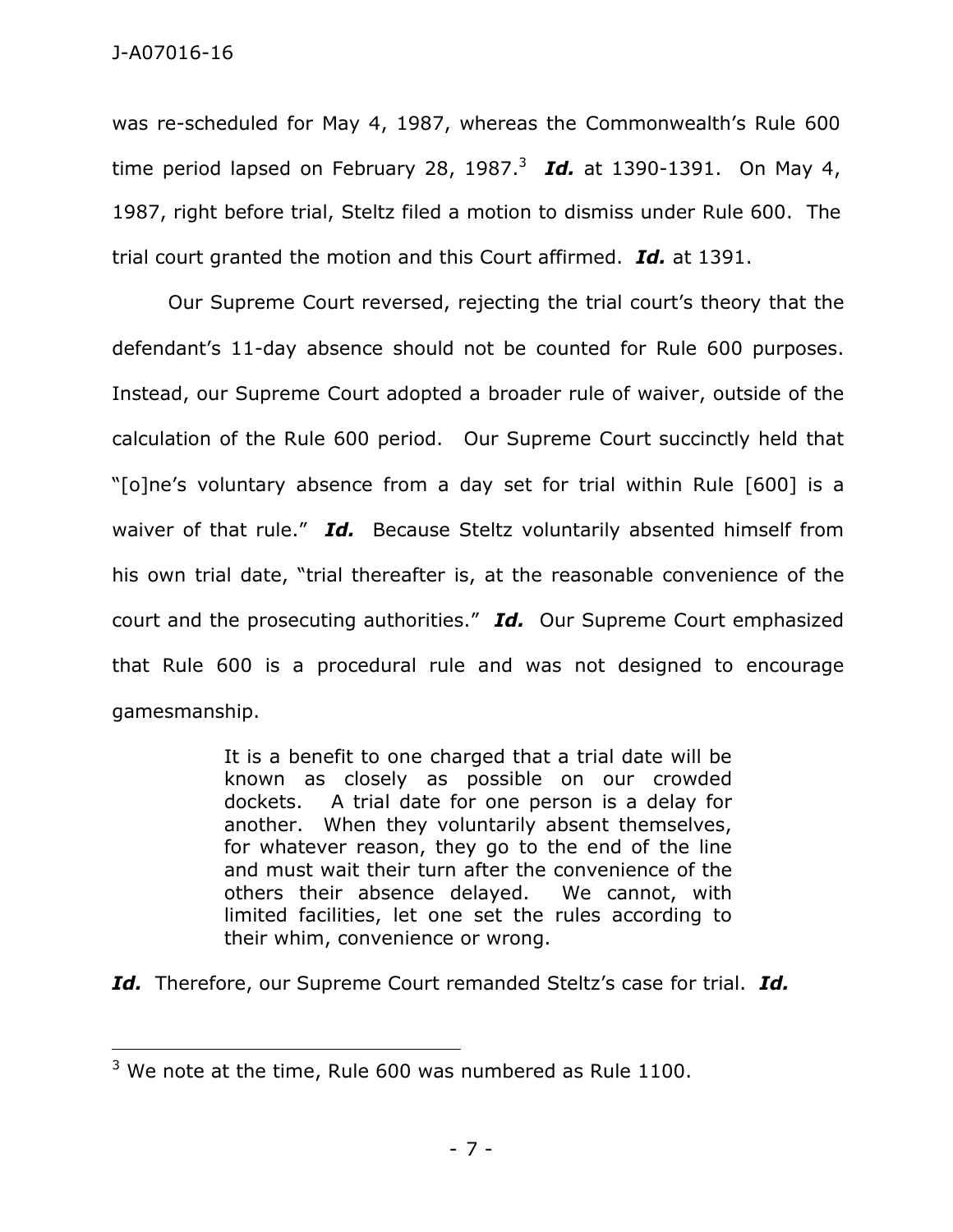Recently in *Brock*, our Supreme Court reaffirmed *Steltz*'s viability. Brock was charged with various offenses in 2003 and after several continuances, his case was called for trial on March 8, 2005. *Id.* at 1016. However, Brock did not appear for trial and remained at large until he was arrested on unrelated charges on January 25, 2006. *Id.* On May 24, 2007, Brock made a motion for dismissal under Rule 600, which the trial court granted, and this Court affirmed. *Id.* at 1016-1017.

Our Supreme Court reversed, relevant to the instant appeal, based in part on *Steltz*. Reaffirming *Steltz*'s waiver rule, our Supreme Court again stated that "Rule 600 was designed to prevent unnecessary prosecutorial delay in bringing a defendant to trial." *Id.* at 1021.

> However, when *a defendant* deliberately fails to appear in court on the day his case is listed for trial, these concerns simply are not implicated. As we explained in *Steltz,* a trial date for one defendant is a delay for another, and the failure of a defendant to appear at any proceeding to which he was summoned impacts not only the trial judge, attorneys, and jurors, but also other defendants who are awaiting trial. The impact of the defendant's failure to appear is equally adverse regardless of the stage of the proceedings; once a case has been is [sic] listed for trial, it is irrelevant whether the defendant absents himself before the proceedings commence or after a substantive event had occurred, as in *Steltz.* A defendant cannot be permitted to frustrate the judicial process in this manner.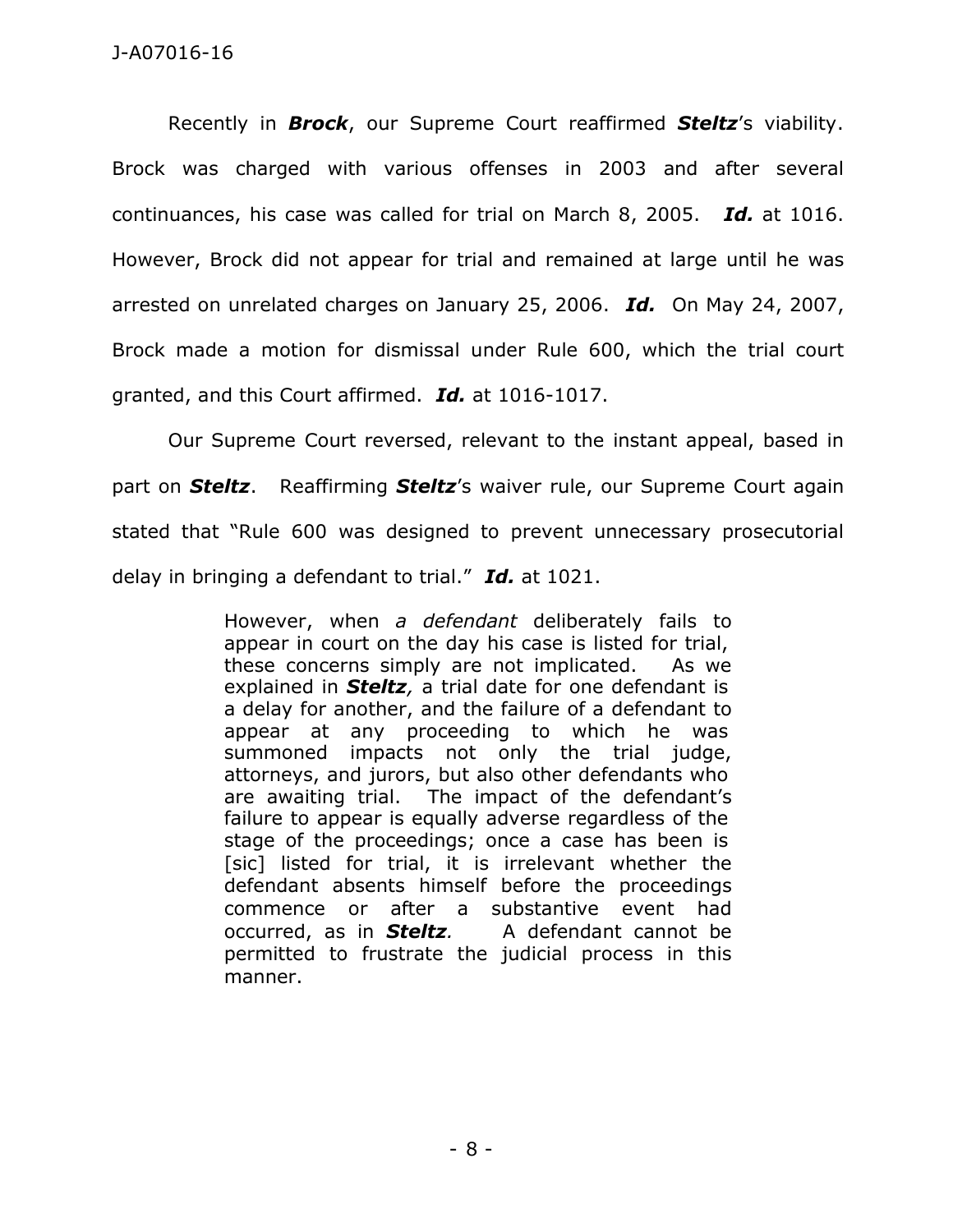Id. at 1022 (emphasis in original). Therefore, our Supreme Court concluded that Brock's trial shall be held "at the reasonable convenience of the trial court." <sup>4</sup> *Id.*

Turning to this case, it is not disputed that Appellee's case was called for trial in October 2004, and that Appellee voluntarily absented himself from the grasp of the trial court for a decade. We cannot condone such behavior by permitting a defendant to file a motion to dismiss under Rule 600 after returning from ten years as a fugitive. Therefore, taking into account all of these considerations, we apply our Supreme Court's precedent that "a defendant's voluntary absence from a scheduled trial date result[s] in waiver of his rule-based right to a speedy trial." <sup>5</sup> *Brock*, *supra* at 1020. Applying that rule to this case, it is not contested that Appellee's case was

<sup>4</sup> The Commonwealth also relies on Justice Eakin's concurrence in *Bradford*, in which he noted his concerns about potential gamesmanship issues inherent in the Rule 600 area. Justice Eakin noted that whether a defendant's "right[s were] violated must also take into account when the right was asserted[.]" *Bradford*, *supra* at 705 (Eakin, J., concurring). In Justice Eakin's view, "the adoption of a mechanical rule whereby the passage of a specific amount of time automatically triggers the possibility of dismissal, without taking into account the circumstances mentioned in *Barker*[ *v. Wingo*, 407 U.S. 514 (1972)]*,* merely set the stage for a different form of evil: procedural gamesmanship." *Id.* Justice Eakin noted that Rule 600 "is not intended to afford a defendant a windfall by permitting him to sit on the right and then call foul when it is too late for the prosecution to do anything." *Id.* at 706.

<sup>&</sup>lt;sup>5</sup> We express no opinion as to whether a defendant also waives his or her rights under the Sixth Amendment's Speedy Trial Clause, as it is distinct from Rule 600, and such a constitutional claim is not before us in this case.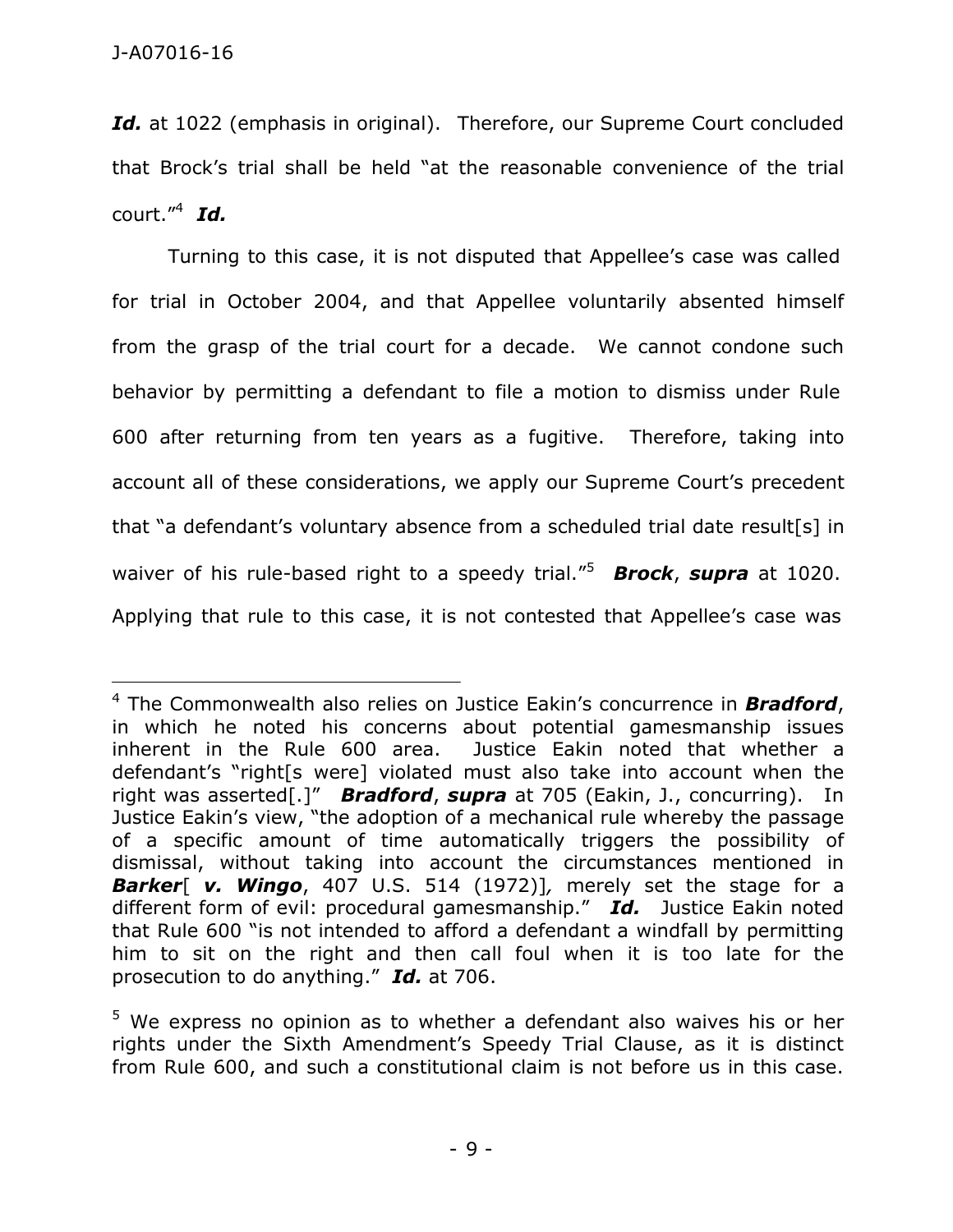called for trial on October 18, 2004, and Appellee did not appear. Therefore, Appellee waived his Rule 600 rights and could not file a Rule 600 motion upon his return to the trial court ten years later.

We recognize that in *Steltz* and *Brock* the defendants absconded before the Commonwealth's Rule 600 time had expired. *See generally Brock*, *supra* at 1015; *Steltz*, *supra* at 1390. However, as noted above, our Supreme Court's rule is clear, "[o]ne's voluntary absence from a day set for trial within Rule [600] is a *waiver of that rule.*" *Brock*, *supra* at 1021 (emphasis in original), *quoting Steltz*, *supra* at 1391. As former Chief Justice Castille eloquently stated "it is not the proper function of the lower courts to seek to narrow the plain import of [our Supreme] Court's unambiguous legal holdings." *Id.* at 1022 (Castille, C.J., concurring). Therefore, in our view, even if the Commonwealth's Rule 600 time had expired before he absconded, Appellee still waived his Rule 600 rights.

> It should be remembered that trial notices and subpoenas are not social invitations, to be declined or ignored at the whim of the defendant. Any contrary approach, at least in the context of [Rule](https://1.next.westlaw.com/Link/Document/FullText?findType=L&pubNum=1000262&cite=PASTRCRPR600&originatingDoc=Iaf3818c7657e11e2a531ef6793d44951&refType=LQ&originationContext=document&transitionType=DocumentItem&contextData=%28sc.History*oc.UserEnteredCitation%29) [600,](https://1.next.westlaw.com/Link/Document/FullText?findType=L&pubNum=1000262&cite=PASTRCRPR600&originatingDoc=Iaf3818c7657e11e2a531ef6793d44951&refType=LQ&originationContext=document&transitionType=DocumentItem&contextData=%28sc.History*oc.UserEnteredCitation%29) would be absurd. To reward a defendant's failure to appear by invocation of [Rule](https://1.next.westlaw.com/Link/Document/FullText?findType=L&pubNum=1000262&cite=PASTRCRPR600&originatingDoc=Iaf3818c7657e11e2a531ef6793d44951&refType=LQ&originationContext=document&transitionType=DocumentItem&contextData=%28sc.History*oc.UserEnteredCitation%29) 600 can only act to encourage similar gaming by a defendant, and others in the future. Because of the extreme nature of the [Rule](https://1.next.westlaw.com/Link/Document/FullText?findType=L&pubNum=1000262&cite=PASTRCRPR600&originatingDoc=Iaf3818c7657e11e2a531ef6793d44951&refType=LQ&originationContext=document&transitionType=DocumentItem&contextData=%28sc.History*oc.UserEnteredCitation%29) 600 remedy—discharge—waiver appropriately should follow.

Id. at 1022-1023. Here, Appellee absconded for approximately 10 years, not merely 11 days as was in *Steltz*, or approximately 10 months as was in **Brock**. Consistent with our Supreme Court's prior cases, Appellee's trial